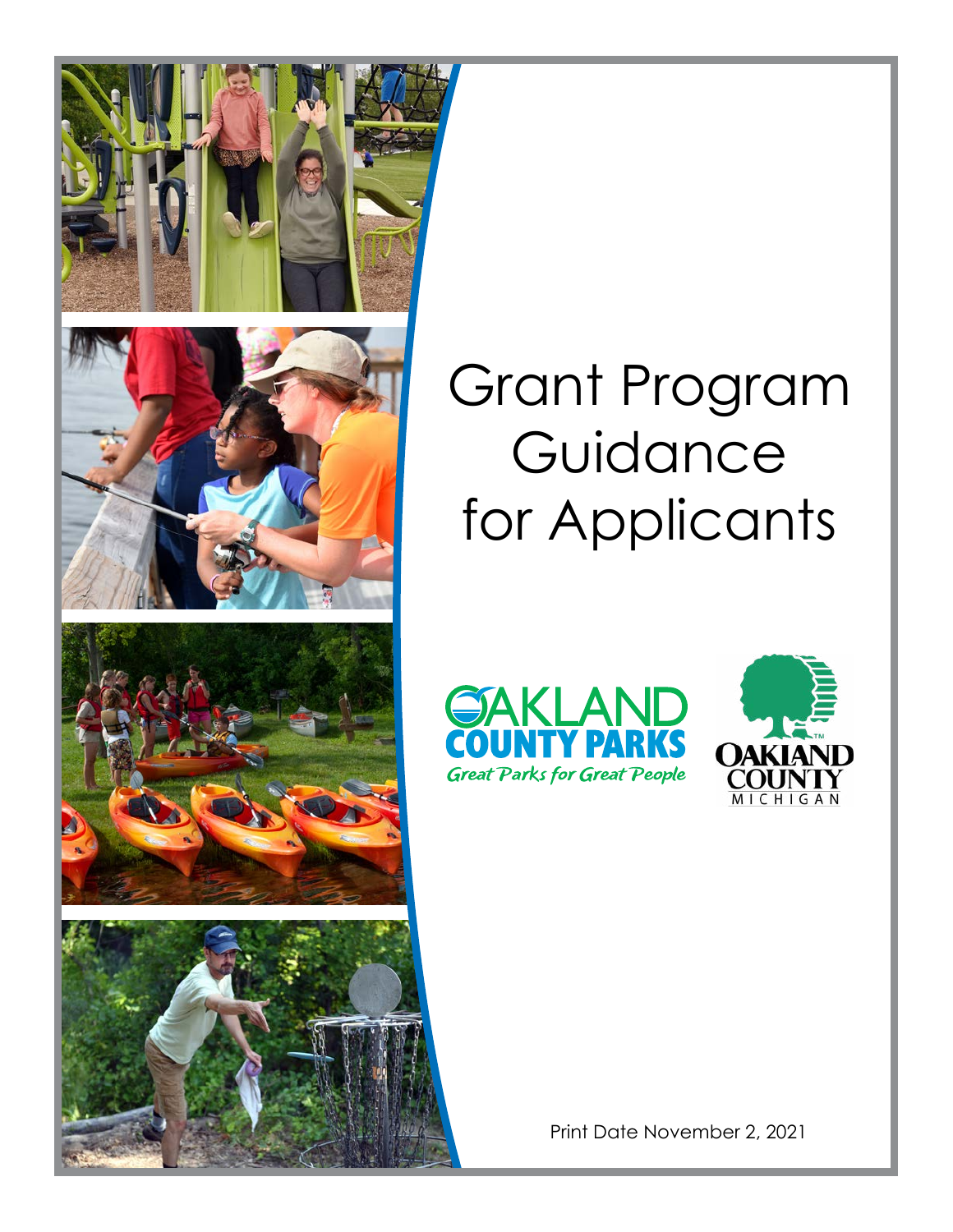# Grant Program Guidance for Applicants





#### **General contact information:**

website: OaklandCountyParks.com phone: 1-888-OCPARKS email: OCParks@oakgov.com

2800 Watkins Lake Road Waterford, MI 48328

#### **Parks Commission**

The Oakland County Parks and Recreation Commission was established by Public Act 261 of 1965. Founded in 1966, the commission is the policymaking board that oversees the system's 6,700 acres. Commissioners are tasked with allocating resources throughout 14 parks, and making decisions about purchasing park land, constructing facilities, preserving maintenance standards and developing innovative programs and services.

The Oakland County Parks and Recreation Commission is dedicated to providing all residents quality recreation experiences that encourage healthy lifestyles, support economic prosperity, and promote the protection of natural resources.

Oakland County Parks, programs, services and facilities are made possible by millage funds supported by Oakland County residents. For a home or business valued at \$200,000, the homeowner pays approximately \$35/year to support Oakland County Parks and Recreation.

#### **Current Parks Commission Members:**

Gary R. McGillivray-Chairman, J. David Vanderveen-Vice Chairman, Ebony Bagley- Secretary, Christine Long-Executive Committee Member, Yolanda Charles, Andrea LaFontaine, Jim Nash, Nancy L. Quarles, E. Lance Stokes

#### **For information about the Oakland County Parks and Recreation Grant Programs, please contact:**

Amanda Herzog Project Advisor – OCPR Grant Programs (248) 221-8738 herzogab@oakgov.com

Melissa Prowse Supervisor – Planning & Resource Development (248) 249-2801 prowsem@oakgov.com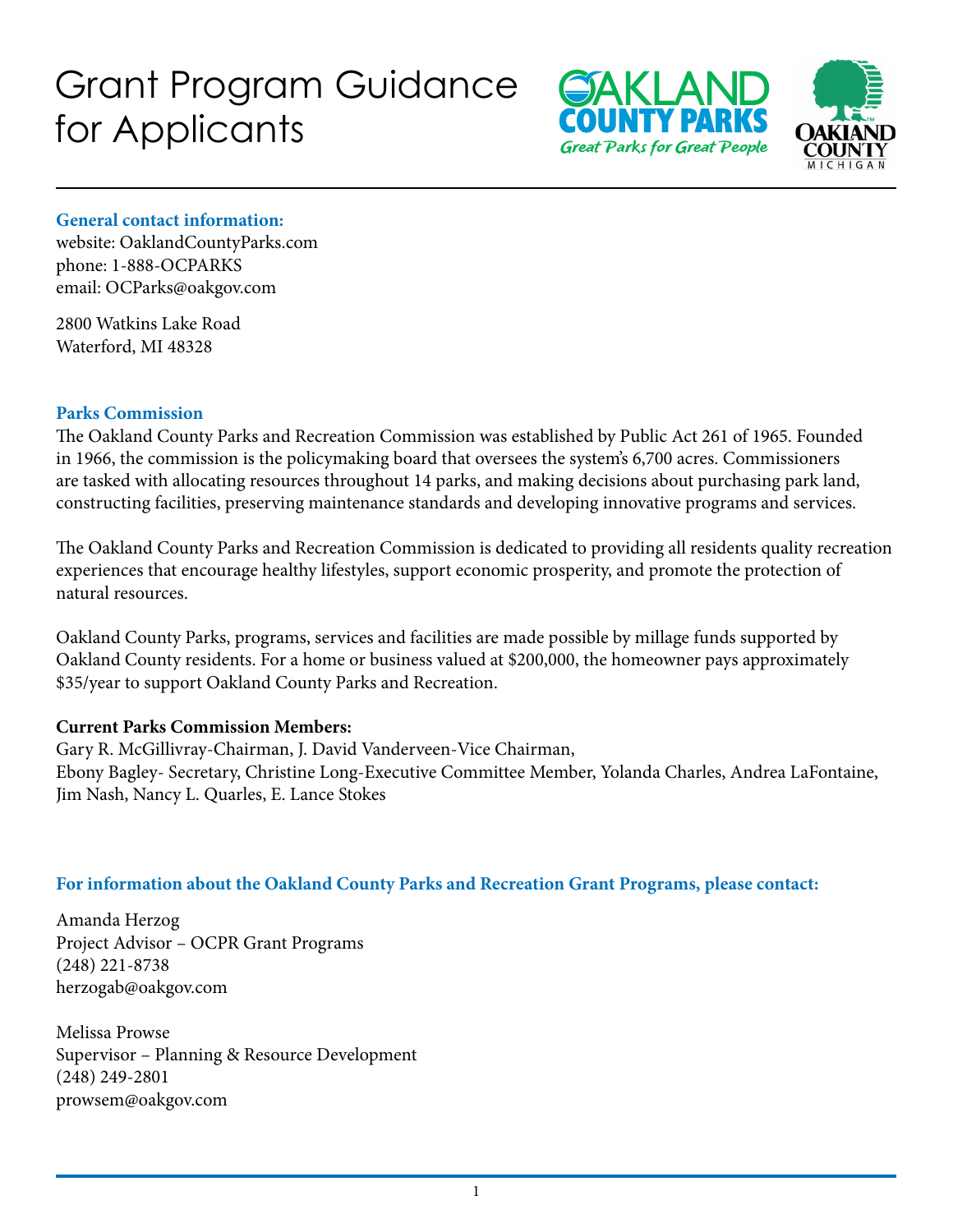# **Table of Contents**

# **Introduction**

The Oakland County Parks and Recreation Millage was passed by voters in November 2020. A portion of these funds will be used for competitive grant programs that support local park improvement projects and nonmotorized trails. The Oakland County Parks and Recreation (OCPR) Grant Programs were created to assist local communities with planning, preliminary engineering/design, and construction costs directly related to park improvement and trail projects located in Oakland County.

\$1.2 million is available for the OCPR Grant Programs for Fiscal Year 2022 (Oakland County Fiscal Year begins October 1). Currently, \$750,000 has been allocated for the Trailways Grant Program, and \$450,000 allocated for the Park Improvements Grant Program. The OCPR Commission reserves the ability to adjust the funding in each grant program, in its sole discretion.

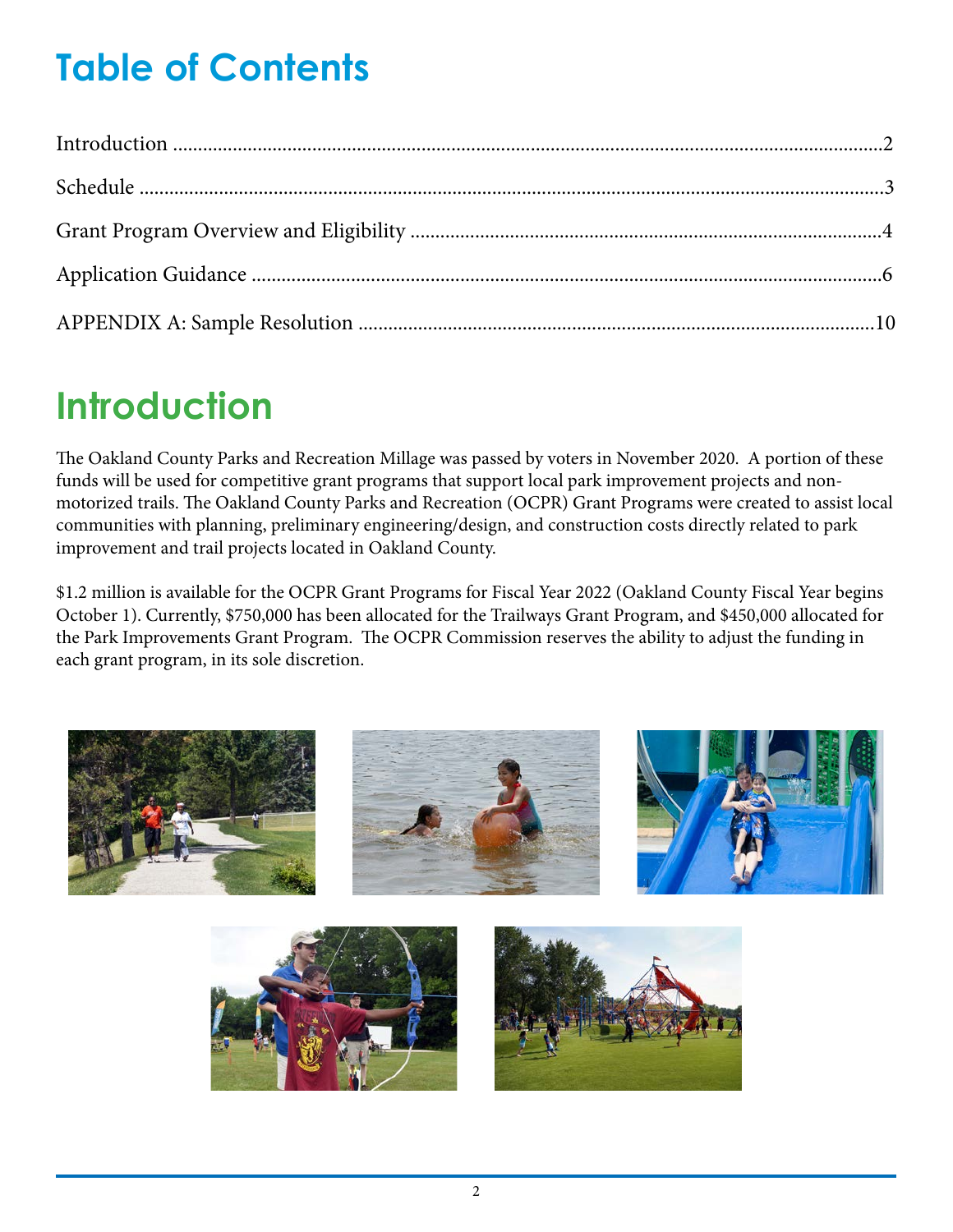# **Schedule**

Schedule for Oakland County Parks and Recreation Trailways and Park Improvements Grant Programs





**Informational Webinar December 7, 2021**



**Grant Applications Due Online January 14, 2022 by 5 p.m.**



**Award Announcement April 2022** 



**Project Period Begins Upon execution of grant agreements**



**Project Period Ends Date on executed grant agreement**

**Final Report Due 60 days after project period end date**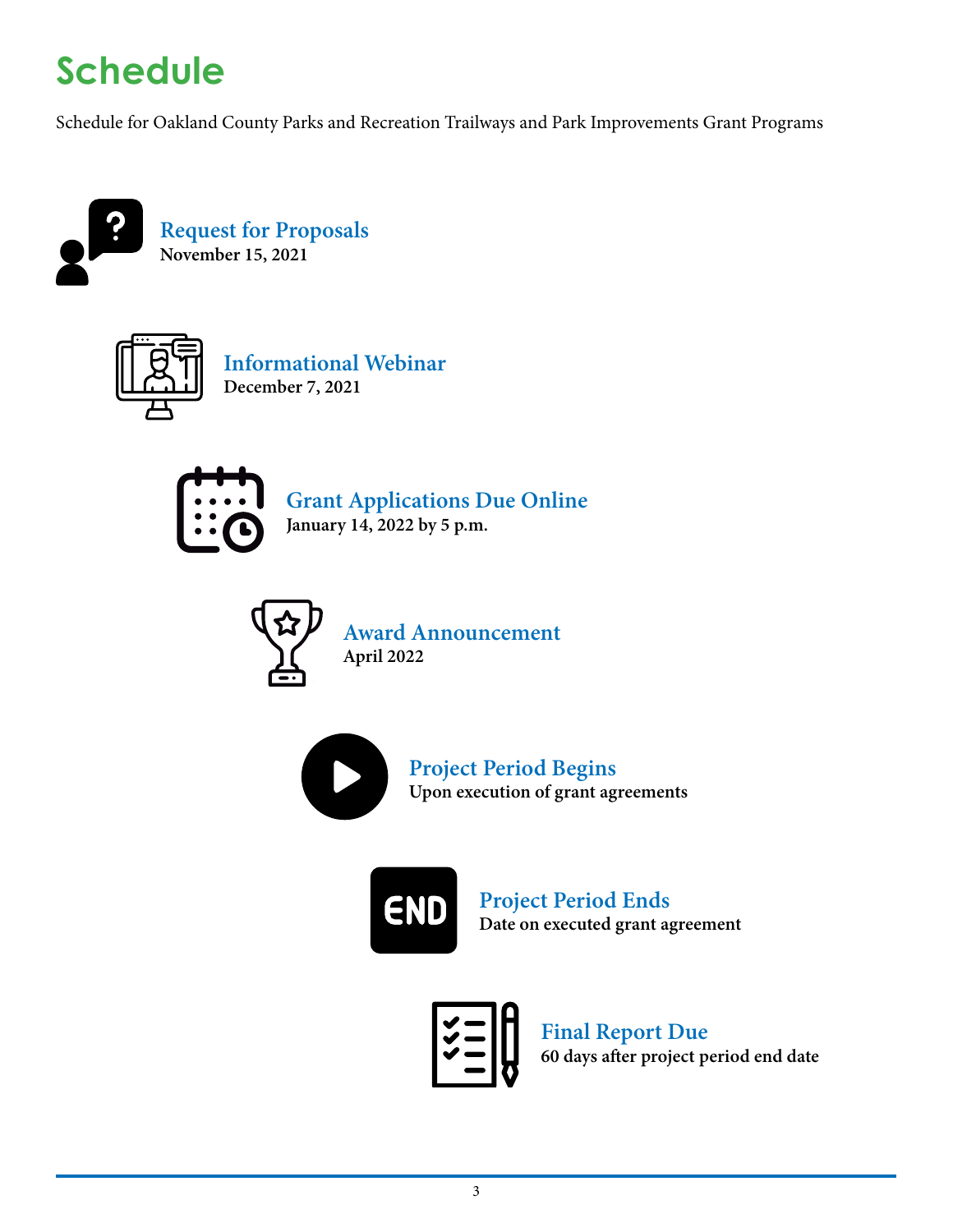# **Oakland County Parks and Recreation Grant Program Overview and Eligibility**

### **Trailways Grant Program Goals**

Fund trail planning/design/engineering (pre-development) as well as development/construction, with a priority of closing gaps and/or making connections to planned trail networks and systems within Oakland County. Projects should fill gaps, connect key locations or existing pathways, or otherwise be part of a larger trail planning effort. No stand-alone projects will be considered (unless they are part of a larger coordinated effort). Trail projects within a park facility may be eligible for the OCPR Park Improvements grant program. "Trail project" is defined as: a non-motorized trail, path, pathway, shared-use path, pathway connector, on-road bike facility, water trail and trail-related amenities including, but not limited to, trailheads, pedestrian-activated traffic control devices, bike racks, bike repair stations, wayfinding signs, bridges, boardwalks, tunnels and benches.

### **Park Improvement Grant Program Goals**

Fund city, village, or township park planning/design/engineering projects (pre-development) as well as development/construction of projects that promote and provide public outdoor recreation opportunities. "Park Improvements" are defined as: projects that create new park facilities or renovate existing park facilities and must promote or involve fishing, hunting, beaches, boating access, picnic areas, winter sports areas, playground equipment, ball fields, court sports, skate parks, sports fields, disc golf, park trails, spray parks/splash pads, or support/improve the user experience, including but not limited to, nature interpretive buildings, visitor centers, restrooms, trailheads, parking areas, or maintenance/equipment storage buildings.

#### **Grant Limits**

Trailways Grant Program Pre-Development Grants – \$5,000 minimum - \$25,000 maximum Development Grants - \$5,000 minimum - \$200,000 maximum

#### Park Improvements Grant Program

Pre-Development Grants - \$5,000 minimum - \$25,000 maximum Development Grants - \$5,000 minimum - \$100,000 maximum

#### **Grant Match**

A minimum 25% grant match is required for all grants.

### **Eligibility**

- Grant Projects must be located in Oakland County, Michigan.
- The Grant application must be submitted by a city, village, or township in Oakland County. The State of Michigan, school districts, regional authorities, federally recognized Native American tribes, colleges, universities, private recreation providers, land conservancies, and conservation districts are NOT eligible.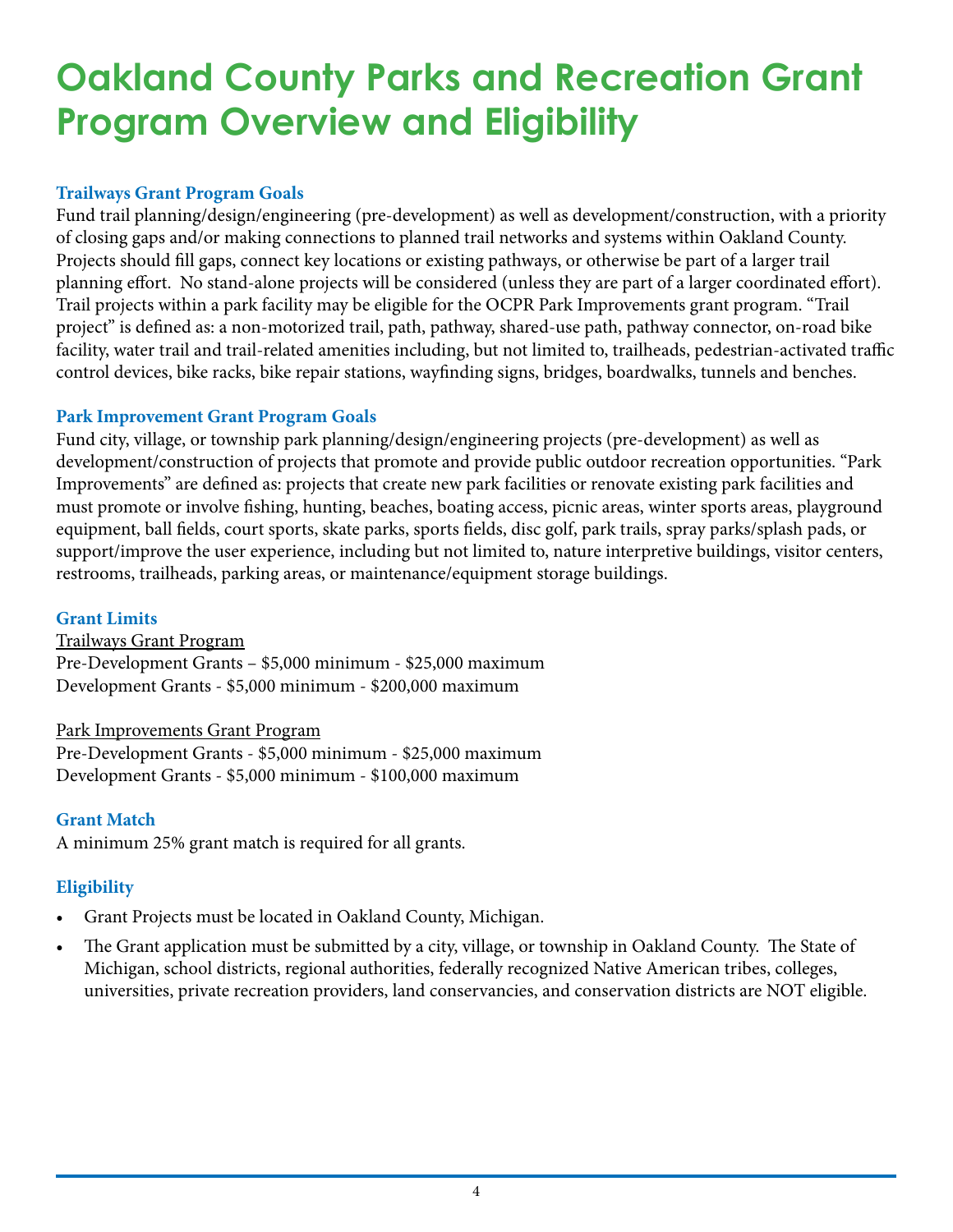#### **Grant Requirements**

- Park Improvements and Trailways projects must be identified in an approved/adopted plan including, but not limited to, 5-year Parks and Recreation Plan, Capital Improvement Plan, Trailways Master Plan, Complete Streets Plan, Pathways Plan, or Community Master Plan.
- Each city, village, or township is only able to receive funding for projects in their jurisdiction every 2 years. For example, if a community is awarded grant funding in 2022, they cannot submit another application until 2024.
- Communities should submit only one application per cycle, for either the Park Improvements Grant Program or the Trailways Grant Program.
- Pre-development Grants involve activities prior to construction of a park improvement or trail project including, but not limited to, design, preliminary engineering, Phase 1 or 2 Environmental Site Assessments, public engagement, and construction plans.
- Development Grants involve activities commencing with the construction of a park improvement project or a trail.
- Park Improvement projects can create new park facilities or can renovate existing facilities (so long as the need for renovation is not due to poor maintenance, design, or construction).
- Park Improvement projects must promote or involve fishing, hunting, beaches, boating access, picnic areas, winter sports areas, playground equipment, ball fields, court sports, skate parks, sports fields, disc golf, park trails, or support/improve the user experience, including but not limited to, nature interpretive buildings, visitor centers, restrooms, trailheads, parking areas, or maintenance/equipment storage buildings. Construction management and permit fees associated with Park Improvement projects are eligible expenses for reimbursement (not to exceed 15%). If you are unsure if your project is eligible for grant funding, please reach out to grant staff to discuss

### **Ineligible Expenses:**

Funding will not be provided for the following projects: (1) indoor recreation facilities (except those that support outdoor recreation), (2) land acquisition, (3) stadiums for professional sports, (4) art displays, (5) decorative fountains, (6) facilities for historical interpretation, (7) projects that would create an unfair competitive situation with private enterprise, and (8) invasive species removal, shoreline stabilization, or erosion control that are not directly related to the improvements of recreation facilities at the project site, or (9) ongoing maintenance costs (i.e., mowing the grass or emptying trash receptacles).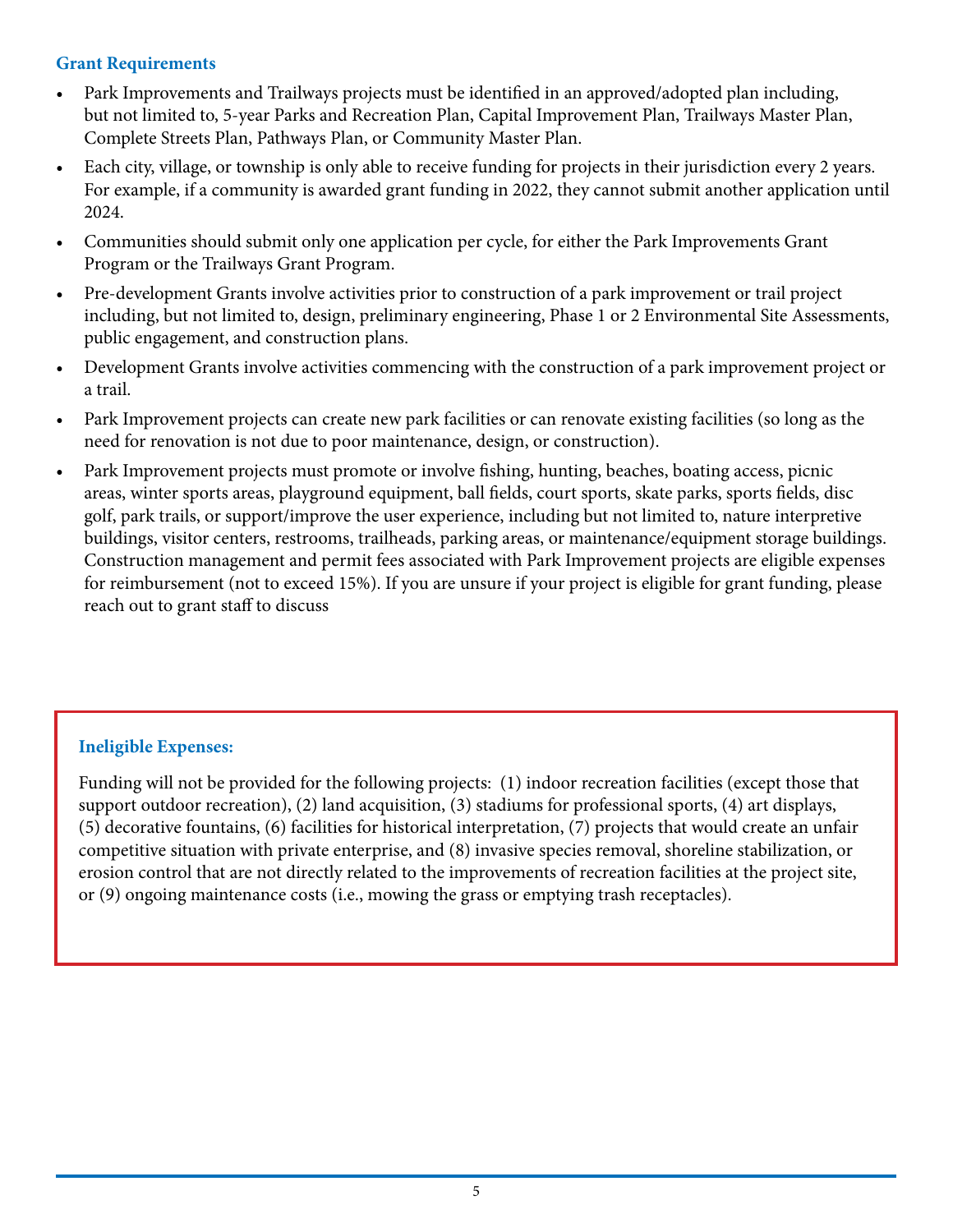# **Application Guidance**

Responses to questions in the online application should be brief, but informative. Maximum word counts are identified for each question, but do not need to be reached for a successful application.

#### **TAB 1: APPLICANT INFORMATION**

#### **Project Title**

Please use a title that includes the applicant municipality name and a few words to describe the proposed project (i.e. "Ferndale Pathway Development," or "Clawson City Park Playground Replacement.")

#### **Name of City, Village or Township**

Select applicant city, village or township from the drop-down menu.

#### **Primary Grant Administrator Contact Information**

This should be the person responsible for administering the grant and should be someone directly familiar with the project and able to answer questions about the project.

#### **Project Partners**

Please describe any partners that are contributing directly or indirectly to the project, i.e. financial support, volunteer labor/services, donors of materials/supplies, etc. Please do not list project "supporters" in this section, but rather submit letters of support from these organizations in the "Uploads" section of the online application.

#### **Grant Type**

Select the type of grant for which you are applying – Pre-Development Grant Program (design, engineering, planning, etc.) or Development Grant Program (construction).

#### **TAB 2: FINANCIAL INFORMATION**

#### **Match Sources**

Please list all match sources in this section. Match can be identified as "pledged, awarded, budgeted, or pending." Please list each source separately by adding a new row for each match source. Pending funding should include any other grants that have been applied for but not awarded at the time of submission. Applicant match sources may include:

- **1. General Funds or Local Restricted Funds:** Local cash or budgeted funding from the applicant's general fund or restricted recreation funds.
- **2. Force Account Labor:** The applicant's paid employees who will work directly on the construction of the project. This value cannot include administration or supervision costs, but may include design engineering and other professional services.
- **3. Federal or State Funds:** Federal or State grant funds that have been awarded (or are pending award) for funding within the OCPR grant project period.
- **4. Private or Philanthropy:** Funding that has been awarded through private donations or philanthropic organizations.
- **5. Cash Donations:** Cash generated from donations, fund-raising, or other similar means.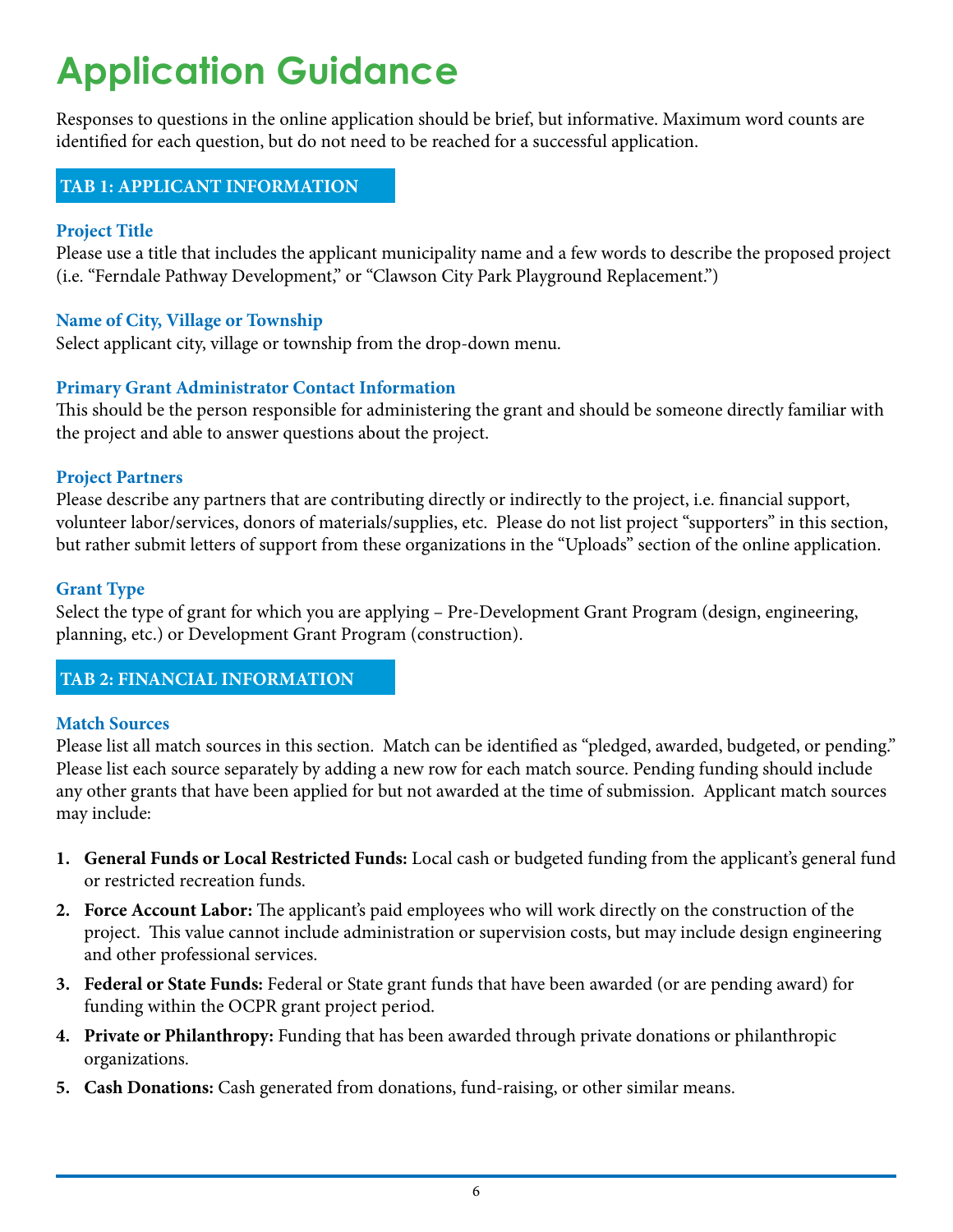**6. Donated Labor/Materials:** Labor or materials directly related to the construction of the project from sources other than the applicant's own paid labor. Donated labor will be valued at minimum wage, unless the person is professionally skilled in the work being performed on the project. When a professional is volunteering professional services, the wage rate this individual is normally paid for performing this service may be charged to the project. Value of donated materials must be documented. Value of donated land will not be counted as match.

### **Grant Match and Project Costs**

Please list the total project cost, the amount requested from OCPR, and the local match being provided. Indicate the status of each match source using the drop-down menu to select "pledged, awarded, budgeted, or pending."

#### **Trailways Grant Program**

- Pre-Development Grants 25% match required. Grants range from \$5,000 \$25,000 (for example, for a \$10,000 project, a minimum of \$2,500 must be provided by the applicant).
- Development Grants 25% match required. Grants range from \$5,000 \$200,000 (for example, for a \$200,000 project, a minimum of \$50,000 must be provided by the applicant).

### **Park Improvements Grant Program**

- Pre-Development Grants 25% match required. Grants range from \$5,000 \$25,000 (for example, for a \$10,000 project, a minimum of \$2,500 must be provided by the applicant).
- Development Grants 25% match required. Grants range from \$5,000 \$100,000 (for example, for a \$100,000 project, a minimum of \$25,000 must be provided by the applicant).

#### **Project Budget**

Using the form in the online application, please provide a project budget. To add additional scope items, click the plus sign to add additional rows. Please round to the nearest dollar. Grantees are responsible for all cost overruns or any additional costs needed to complete the project that are not identified in the submitted project budget. See Eligibility section for a list of ineligible expenses.

#### **TAB 3: PROJECT DETAILS**

#### **Project Description**

This section contains five individual questions to provide detail on the project.

- 1. Describe the physical location of the proposed project and ownership of the property. Describe any nearby features or amenities that may impact the project or benefit from the project. (250 word max)
- 2. Describe the project design and why it was chosen. (250 word max)
- 3. Provide a relevant history/background information (including any environmental concerns that have been identified on the project property and how you plan to address them). (250 word max)
- 4. Describe the community need for the project describe how you are proposing to meet an existing identified need and not duplicating services. Describe anticipated community impact and usage. (250 word max)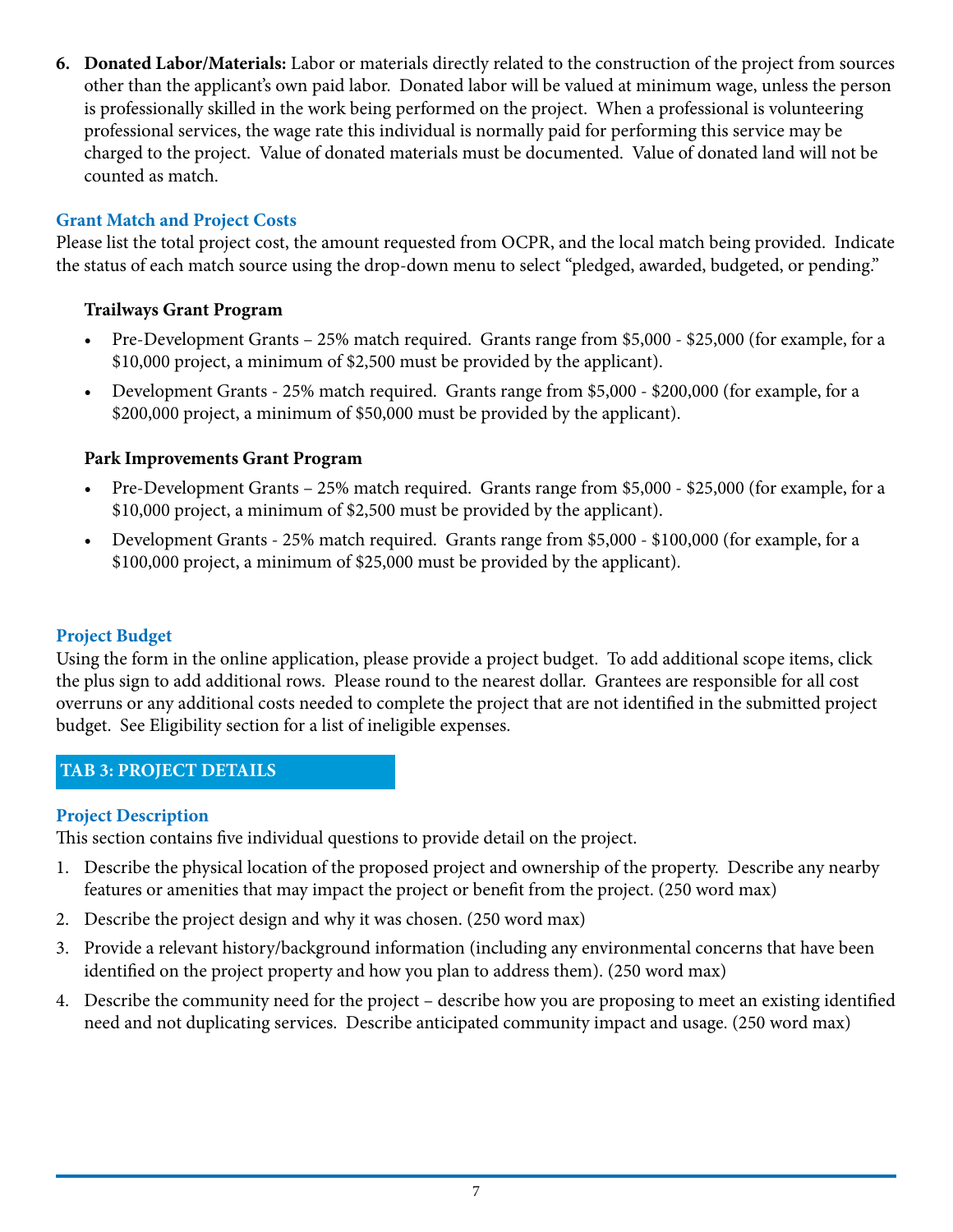#### **Project Identification in Planning Documents (100 word max)**

Indicate where and how this project is addressed in relevant community planning documents, which may include: 5 Year Parks and Recreation Master Plan, Capital Improvement Plan, Park Master Plan, Capital Improvement Plan, Community Master Plan, Complete Streets Plan, Trailway Master Plan, Pathway Plan, etc. Please include a link or directions to where the documents can be found online. If not available online, please include relevant pages of the document as an upload in the uploads section of this application.

#### **Project Alignment with Most Recent OCPR County-Wide Needs Assessment – PARK IMPROVEMENT PROGRAM ONLY (this question will not appear in the Trailways Grant Program Application)**

Indicate how the proposed park improvement project aligns with the most recent [OCPR County-Wide Needs](https://www.oakgov.com/parks/getinvolved/Documents/OCPR.AppendixA.Survey.pdf)  [Assessment](https://www.oakgov.com/parks/getinvolved/Documents/OCPR.AppendixA.Survey.pdf) Select from the list any of the project categories that the proposed project fits within (may select more than one).

#### **Public Engagement/Support (250 word max)**

Applicants must hold at least one public meeting (advertised in a manner that would satisfy the Michigan Open Meetings Act) to receive public input about the project. This can be a regularly scheduled board/commission meeting or a separate stakeholder or public input meeting. Support for the project will need to be demonstrated in the application. Include a summary of all relevant public engagement regarding the proposed project.

#### **Sustainability (250 word max)**

Projects that consider sustainability in their design and construction will receive more points than those that do not. Sustainable design/construction creates products and services that have considered the environmental, social, and economic impacts from the initial phase throughout the design life. Examples of sustainable design principles include, but are not limited to, low-impact materials, energy efficiency, reuse and recycling, durability, water conservation, etc.

#### **Long-Term Maintenance (100 word max)**

Development projects funded by OCPR must be maintained and open to the public for a minimum of 15 years from OCPR approval of final report. Describe how the project will be maintained long-term, including any equipment or staffing needs and how they will be addressed.

#### **ADA Compliance/Universal Accessibility (250 word max)**

Projects must, at a minimum, meet accessibility requirements of the [ADA – 2010 ADA Design Standards.](https://www.ada.gov/regs2010/2010ADAStandards/2010ADAstandards.htm) Projects not covered under the ADA should follow the US Access Board Outdoor Developed Areas Accessibility [Guidelines.](https://www.access-board.gov/files/aba/guides/outdoor-guide.pdf) Indicate whether you consulted with anyone in the disability community for review of the design of the project or of specific scope items that relate to accessibility. Upload a letter or meeting minutes which specifies their recommendations, if any, on how the project can meet or exceed ADA requirements. Letters from consultants or equipment representatives will not be considered as input from an advocate of the disability community. Additional points will be awarded for projects that incorporate Universal Design principles. Describe how the proposed project will be ADA compliant and list any project components that incorporate principles of Universal Design. Include any relevant and applicable design drawings, specifications, etc. in the "Uploads" section of this application. [\(The National Disability Authority has an excellent summary of the 7](http://universaldesign.ie/what-is-universal-design/the-7-principles/)  [Principles of Universal Design\)](http://universaldesign.ie/what-is-universal-design/the-7-principles/).

#### **Project Dates**

Costs incurred for a project prior to the date the grant agreement is executed will not be eligible for reimbursement. The grant period for pre-development projects is one year from the date the grant agreement is executed. The grant period for development projects is three years from the date the grant agreement is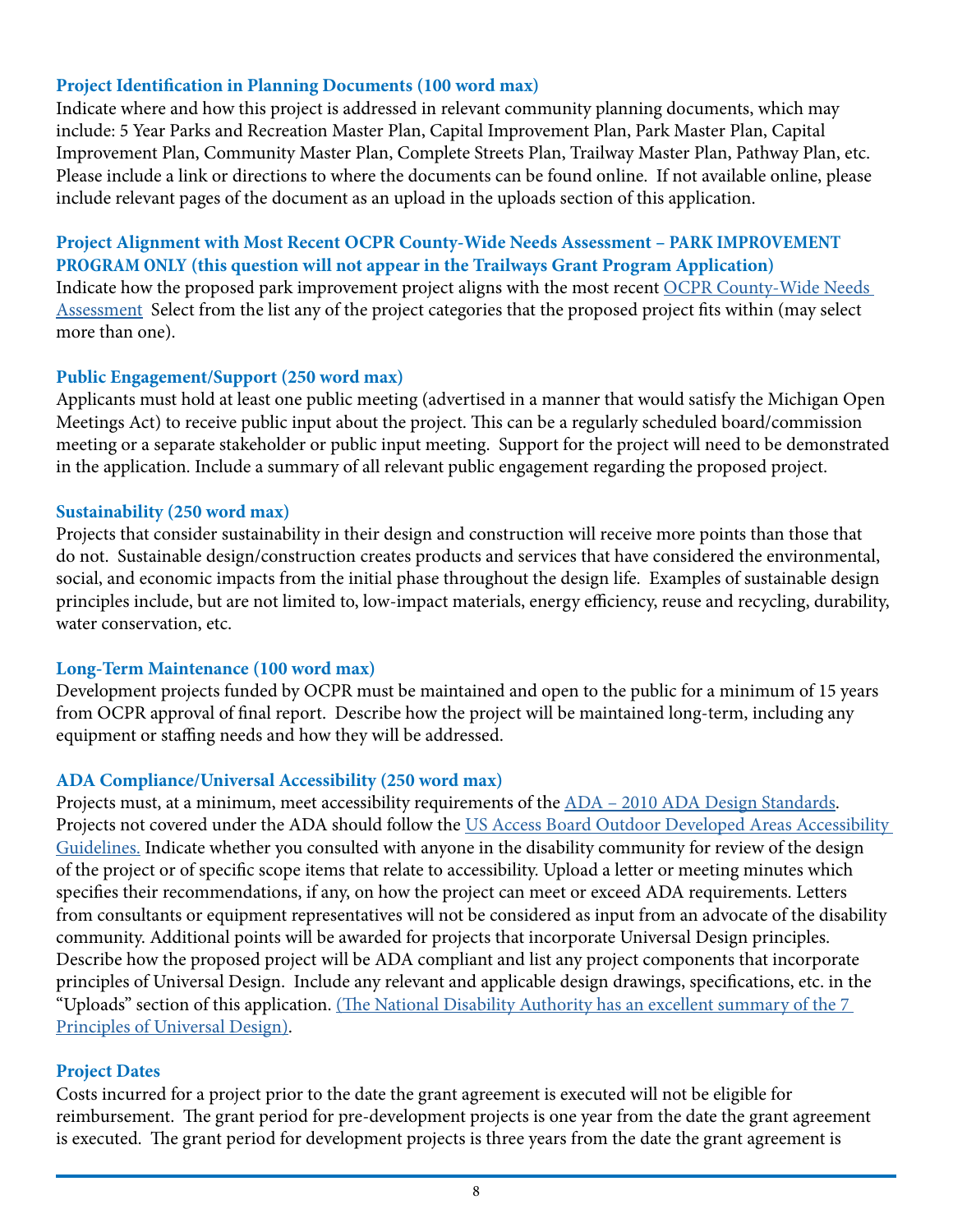executed. Grant monies not used during the grant period (including any extensions granted) will be forfeited and allocated funds will be returned to the OCPR's grant fund. Grant period extensions due to extenuating circumstances may be requested, in writing, by grantees prior to the end of an identified grant period. Extensions will be granted at the discretion of OCPR grant management staff (OCPR Planning).

### **Site Control**

Select the type of site control the applicant has over the site where the project is to be completed. Site control may be fee-simple, less-than-fee-simple, lease, easement, or other control.

## **Entrance**

Select whether or not the park or facility has any required entrance fees – annual, daily, non-resident, etc.

# **Ease of Access**

Select the ways in which people can access the site – automobile only, bicycle on-street, dedicated bike lane, sidewalk, nearby bus stop (within 1/4 mile).

# **Certified Resolution**

A certified copy of a resolution from the applicant's governing body (city council, village council, township board) must be uploaded in the "Uploads" section of the online grant application (see Appendix A: Sample Resolution). This resolution shall state and include the following: (1) approval of the Community's participation in the Program, (2) authorization of the application for the Program, (3) designation of the person authorized to sign on the Community's behalf, and (4) certification of the Community's compliance with the Program's requirements, including commitment to long-term maintenance and to all project cost overruns.

# **Final Report & Reimbursement**

The OCPR Trailways and Park Improvements Grant Programs are reimbursement grants. If awarded a grant, the community will have an opportunity to request reimbursement on a quarterly basis. A final report will need to be submitted and approved by OCPR grant management staff prior to the release of the final 20% of grant funds.

# **Uploads**

# **Required:**

- Project Location Map: The applicant must submit a map with the project location and public parking location. The applicant can submit multiple maps combined into a single PDF or up to 3 JPEG.
- Project Site Plan/Map: The applicant must submit a map or site plan that shows the detailed locations of the project scope items to be funded by the grant, i.e., proposed playground location, proposed trail route, etc. This map or site plan does not need to be a professional site plan.
- Certified Resolution

# **Optional:**

- Letters of Support (submit as one combined PDF or up to 3 JPEG)
- Design drawings/specifications (submit as one combined PDF or up to 3 JPEG)
- Photographs with captions that indicate the relevant content of the photo (submit as one combined PDF or up to 3 JPEG)
- Other